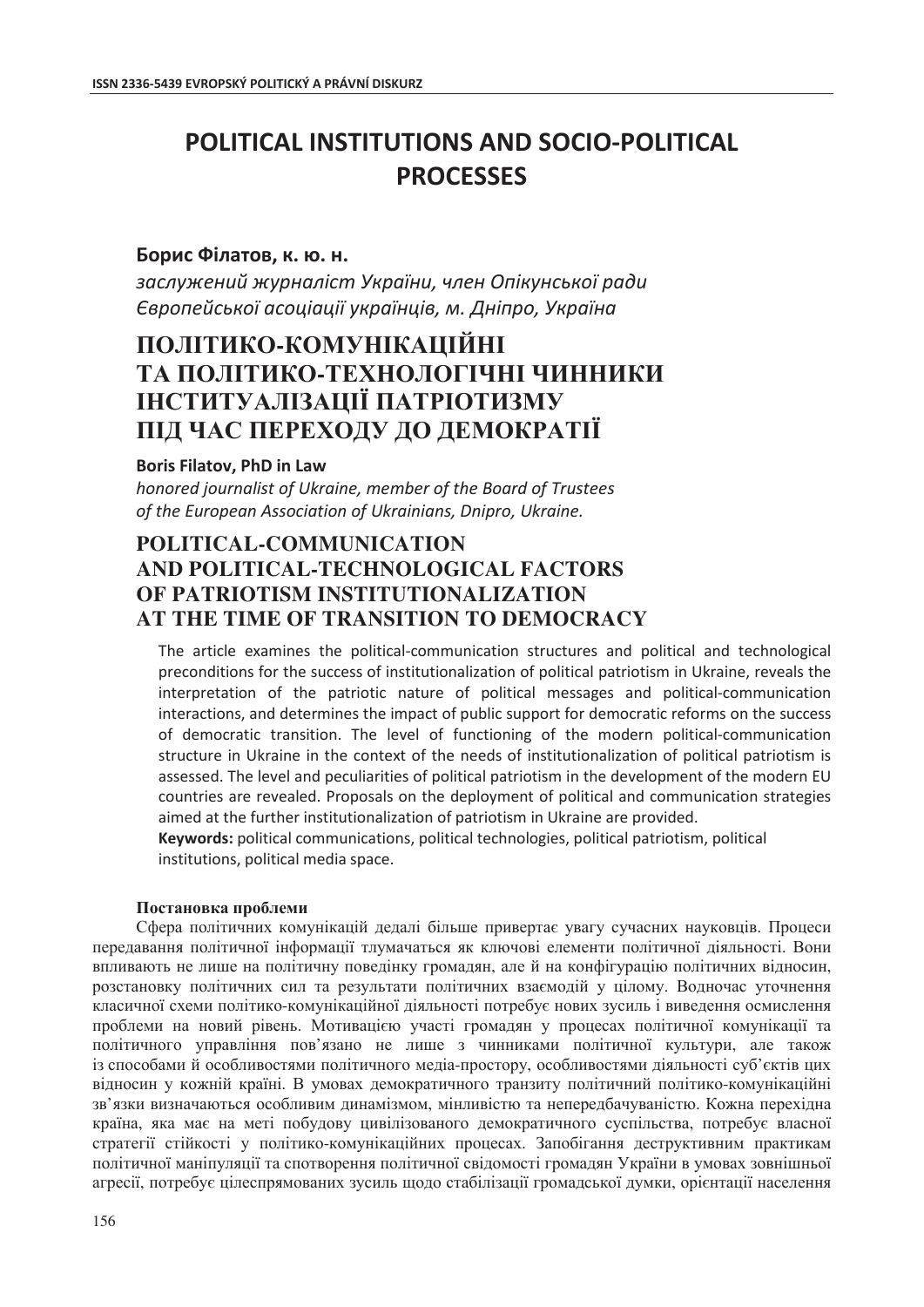у політико-інформаційному полі, формування заходів запобігання упередженій та відверто деструктивній пропаганді. У цих умовах процеси інституалізації політичного патріотизму набувають нового значення, оскільки можуть стати основою для формування у суспільстві тих механізмів, які дозволять забезпечувати умови для раціонально-критичного мислення та сприйняття інформації. Ця проблема потребує осмислення як у контексті змісту інформації, що транслюється в існуючій політико-комунікаційній системі, так і в контексті конкретних захолів, які можуть сприяти формуванню інституційної мережі патріотичного політичного світосприйняття та політичної діяльності.

Аналіз публікацій. У сучасному науковому дискурсі проблему політичних комунікацій та їх ідейного наповнення висували такі вчені, як В.Бебик, А.Сіленко, В. Лола<sup>1</sup>, О.Заруба<sup>2</sup>, I. Казимирова<sup>3</sup>, Ю. Калиновський<sup>4</sup>, I. Колісниченко<sup>5</sup>, Ю. Краснокутська<sup>6</sup>, Т. Пашніна<sup>7</sup>, М. Волтон<sup>8</sup>, Ф. Віндек<sup>9</sup>. Ними були розглянуті політичні комунікації та реклама, соціокультурні комунікації в системі політичного лідерства, комунікаційна політика та комунікативна політика як категорії політичного аналізу, комунікативно-дискурсивна парадигма у сучасних політичних дослідженнях, позитивна комунікація як умова політичної патернізації, символічний та інституціональний виміри у конструюванні політичного поля, мовні аспекти політичної комунікації під час військових конфліктів, політична комунікація та трансформаційне громадянство, політична комунікація у країнах, що розвиваються. Попри широке тематичне різноманіття, комунікаційні засади політичної інституалізації патріотизму вимагають подальшого дослідження у контексті політикотехнологічної паралигми.

Метою статі є встановлення значення політико-комунікаційних і політико-технологічних аспектів у процесах формування інституцій політичного патріотизму у перехідному суспільстві. Завданням статті є виявлення механізмів агрегування патріотичного змісту у повідомленнях політико-комунікаційної системи в умовах демократичного транзиту.

#### **Основний зміст статті**

 $\overline{a}$ 

Процеси політичної комунікації у перехідному суспільстві є досить різноманітними та мають специфіку, яка пов'язана із нестійкістю каналів передавання політичної інформації, аудиторії та суб'єктів. На відміну від суспільств сталої демократії, політична комунікація в умовах трансформації є владо-центрованою. Це означає, що передусім посадовці державної влади виступають основними мовниками, організаторами, дійовими особами політичної комунікації. Процес перетворення політичної комунікації на диверсифіковану та багатоскладову займає багато часу, оскільки нові громадські мовники мають набути певної кваліфікації й сформувати якісний смисловий контент. Інституалізація політичного патріотизму набуває сприятливих комунікаційних умов, які визначаються потребами у поширенні політичної інформації певного спрямування. Переконування у доцільності просування патріотичних цінностей та збільшення кількості інституцій, які транслюють повідомлення, які мають патріотичний контент, підтверджується

<sup>&</sup>lt;sup>1</sup> Бебик, В., Сіленко, А., Лола, В. (2007). Медіамаркетинг-2007: політичні комунікації та реклама. Актуальні *питання масової комунікації, вип. 8, 71 – 75.*<br><sup>2</sup> Заруба, О.Г. (2010). Соціокультурні комунікації в системі політичного лідерства. *Сучасні інформаційні* 

технології у сфері безпеки та оборони, 1, 97.<br><sup>3</sup> Казимирова, І.А. (2011). Комунікаційна політика – комунікативна політика. *Термінологічний вісник, вип. 1*. <http://nbuv.gov.ua/UJRN/terv\_2011\_1\_26>.

<sup>&</sup>lt;sup>4</sup> Калиновський, Ю.Ю. (2012). Комунікативно-дискурсивна парадигма у сучасних політичних дослідженнях. *ɋɭɱɚɫɧɟ ɫɭɫɩɿɥɶɫɬɜɨ, ɜɢɩ. 2,* 12 – 18.

<sup>&</sup>lt;sup>5</sup> Ҡолісниченко, І.В. (2013). Позитивна комунікація як умова політичної патернізації. Актуальні проблеми  $n$ *олітики*, вип. 50, 46 – 52.

 $^6$  Краснокутська, Ю.С. (2012). Засоби масової комунікації у конструюванні політичного поля: символічний та інституціональний виміри. *Сучасне суспільство, вип.* 2, 19-24.<br><sup>7</sup> Пашніна, Т.М. (2013). Мовні аспекти політичної комунікації під час військових конфліктів (на основі аналізу

промов Президента США Джорджа Буша). Вісник Луганського національного університету імені Тараса *ɒɟɜɱɟɧɤɚ. Ɏɿɥɨɥɨɝɿɱɧɿ ɧɚɭɤɢ, 14(1),* 277 – 282. 8

Walton, M.J. Political Communication and Transformative Citizenship in Myanmar. <https://teacircleoxford.com/ 2017/09/07/political-communication-and-transformative-citizenship-in-myanmar-part-ii/>.

<sup>&</sup>lt;sup>9</sup> Windeck, F. Political communication in Sub-Saharan Africa and the role of new media.

<sup>&</sup>lt;http://www.kas.de/wf/doc/kas\_19703-544-2-30.pdf?100526130209>.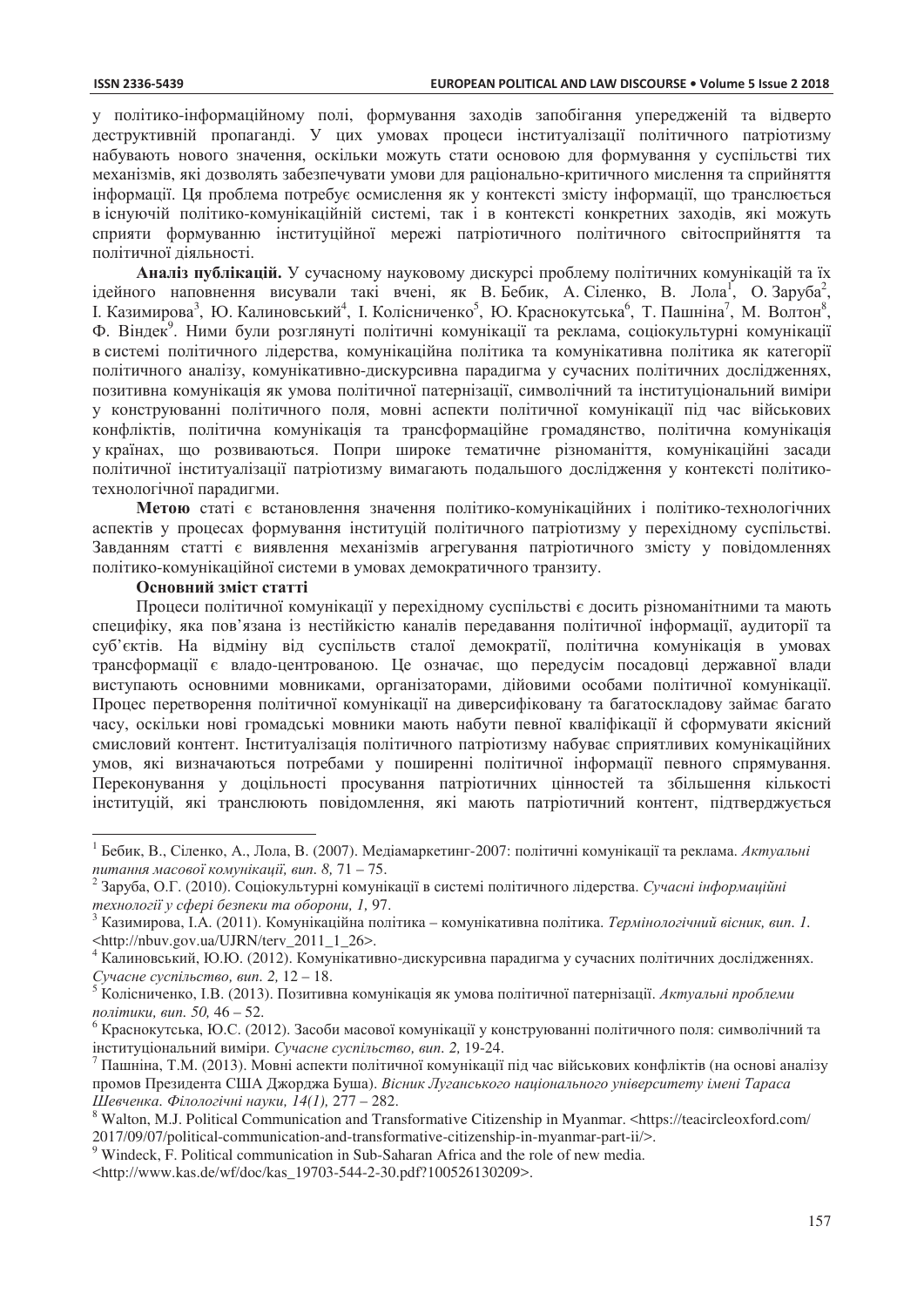#### **ISSN 2336-5439 EVROPSKÝ POLITICKÝ A PRÁVNÍ DISKURZ**

досвідом багатьох країн Центральної та Східної Європи, де неформальна політична комунікація забезпечила повалення комуністичного режиму та встановлення демократичних прав і свобод. Згідно з думкою Т. Гранчак, «політична комунікація є проявом політико-владних відносин. Водночас видається певним обмеженням поширювати це поняття на діяльність виключно політичних партій та органів влади. Адже при визначальному впливі на зміст і характер політичної комунікації політичних структур різного рівня не можна виключати з цього процесу і соціальн і структури, громадські, культурно-просвітницькі організації, і навіть окремих індивідів»<sup>1</sup>. Це вказує на можливість участі у політико-комунікаційних процесах різноманітних суб'єктів, які стають самодостатніми акторами політико-комунікаційних процесів.

Інституалізація політичного патріотизму в кожній конкретній країні має відбуватися на різних рівнях суспільної структури. Політичні еліти, які мають доступ до управлінських рішень, перебувають у виключному становищі стосовно решти суспільних акторів політичної комунікації трансформаційного суспільства. Вказане дає змогу зрозуміти, що політико-адміністративна еліта має широкі можливості лля впровалження патріотичних пінностей, не лише через трансляцію певних меседжів, але й через ухвалення певних рішень. Як вважає Т. Гранчак, «на рівні влада суспільство комунікація має переважно опосередкований характер і здійснюється або через ЗМІ (в першу чергу офіційні), або через політичні та суспільні організації(через участь їх представників у владних структурах), рідше – через неформальні канали»<sup>2</sup> Інституалізація політичного патріотизму політико-комунікаційними засобами може здійснюватися як рух від влади до суспільства, так і у зворотному напрямку.

Стабілізація демократичного політичного розвитку у період політичної трансформації можлива за умови спільної політики та розбудови структур відкритого доступу до інформації. У такий спосіб громадяни зможуть забезпечувати поширення патріотичних цінностей і позицій не лише на основі заздалегідь спланованих стратегій, але також у межах самоорганізованої громадської активності у важливих процесах освіти і наукових досліджень. Про це, зокрема, свідчить досвід післявоєнної Японії. Як стверджує Т. Гранчак, «після поразки Японії у Другій світовій війні до окупованої Японії прибула комісія від Бібліотеки Конгресу США та Асоціації бібліотек США, які зайнялися створенням парламентської бібліотеки за американським зразком. Передбачалося, що нова Національна парламентська бібліотека Японії стане бібліотекою для нелише японських депута тів, а й простих громадян. Вона мусила збирати, опрацьовувати й зберігати всі наявні в Японії книги й періодичні видання, а її директор прирівнювався за статусом до державного міністра»<sup>3</sup>. Таким чином, політико-комунікаційна стратегія держави у контексті інституалізації політичного патріотизму має включати комплексні заходи, спрямовані на охоплення всього суспільства.

Ниформаційно-комунікаційна революція у світі дає можливості безпрецедентного поширення політичних комунікацій та забезпечення різноманіття їх форм. Соціальні мережі та соціальні медіа полегшують доступ до інформації та дають змогу включати у політичні обговорення тих громадян, які раніше формально не були у них задіяні. Отже, основним вектором інституалізації політичного патріотизму стає принцип формування добровільних інформаційно-комунікаційних мереж. Як зауважує Л. Іващук, «соціальні мережі – інтерактивні багатокористувацькі веб-сайти, контент яких наповнюється самими учасниками мережі»<sup>4</sup>. Привабливість мережних структур пов'язана з високою продуктивністю інформаційного наповнення, пов'язана із ініціативністю громадян, яка не вимагає за діяння додаткових ресурсів.

Слід усвідомлювати, що поширення патріотичного політичного контенту має здійснюватися на основі значної експертної підтримки. Участь транзитивної держави у реалізації політикокомунікаційних стратегій залежить великою мірою від адекватності розуміння державними

 $\overline{a}$ 

<sup>&</sup>lt;sup>1</sup> Гранчак, Т. (2010). Місце і роль інформаційно-аналітичних структур у системі політичної комунікації.<br>Наукові праці Національної бібліотеки України ім. В. І. Вернадського, вип. 26, 29.

<sup>&</sup>lt;sup>2</sup> Гранчак, Т. (2010). Місце і роль інформаційно-аналітичних структур у системі політичної комунікації.

Наукові праці Національної бібліотеки України ім. В. І. Вернадського, вип. 26, 31.<br><sup>3</sup> Гранчак, Т. (2010). Місце і роль інформаційно-аналітичних структур у системі політичної комунікації.

Наукові праці Національної бібліотеки України ім. В. І. Вернадського, вип. 26, 44.<br><sup>4</sup> Іващук, Л. (2011). Соціальні мережі Інтернету в сучасній політичній комунікації. *Наукові праці Національної*  $6i\delta$ *ліотеки України ім. В.І. Вернадського, вип. 32.* <http://nbuv.gov.ua/UJRN/npnbuimviv\_2011\_32\_6>.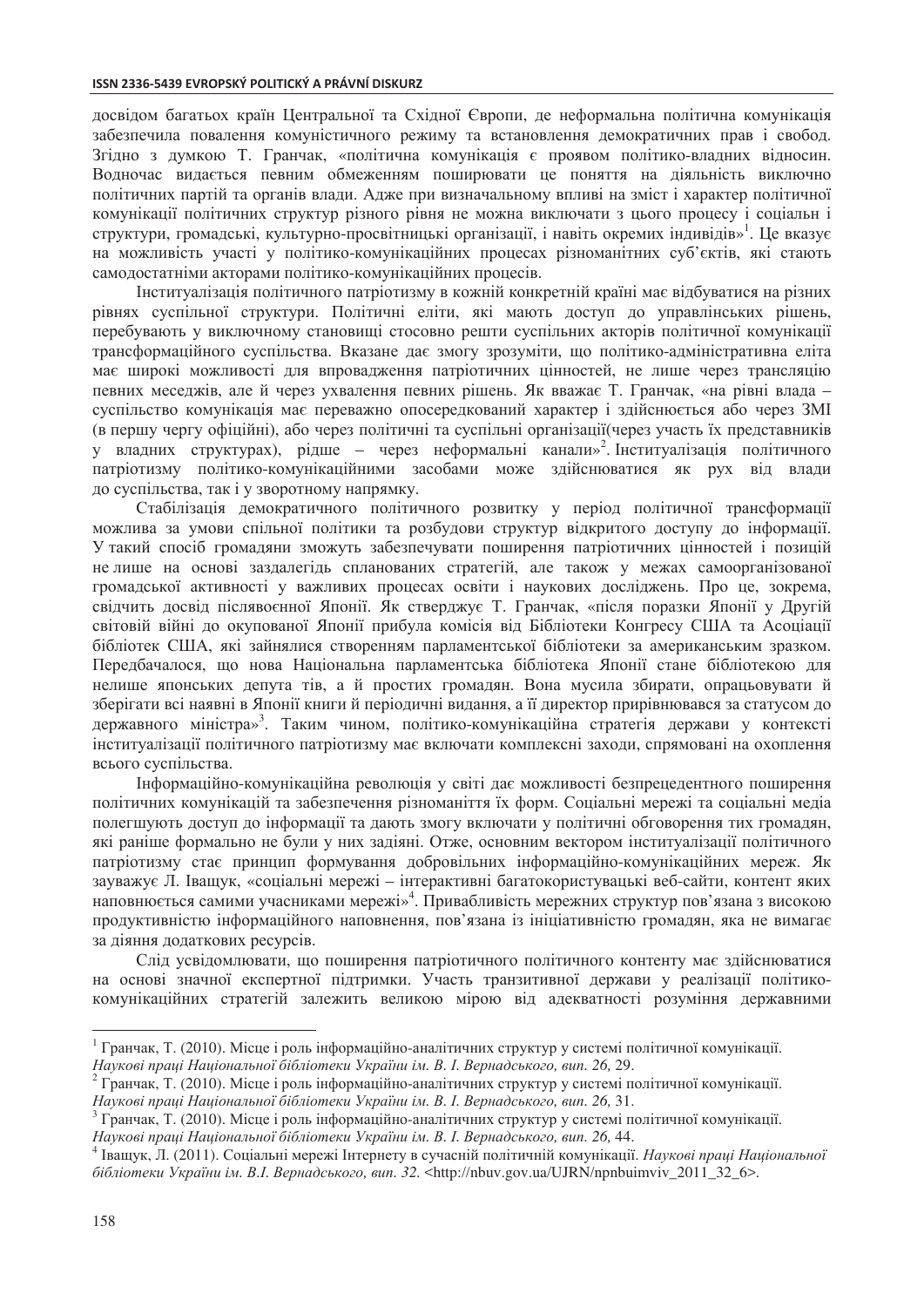$\overline{a}$ 

посадовцями ключових завдань державного будівництва та специфіки розвитку на кожному етапі. Саме за умови якісного планування інституалізація політичного патріотизму як підгрунтя демократичних реформ та захисту національних інтересів може здійснюватися більш успішно. Як відзначають вітчизняні науковці, зокрема В. Степанов, «держава є центром тяжіння і перетину різних політичних комунікацій. При цьому інформаційні трансформації політичного простору змінили і значну кількість сутнісних ознак самої держави, її засоби й методи організації політичної влади, управління й контролю»<sup>1</sup>. Саме тому поширення патріотичних цінностей і мотивацій політичної поведінки у найбільш дієвий спосіб здійснюється державно-владними інституціями. Однак, досвід перехідних держав свідчить, що в умовах транзиту значні перешкоди встановленню демократичної політичної ситуації створюють загальний кризовий стан та наслідки трансформації у соціальній та економічній сферах.

Політична система надає імпульси тим інститутам, які не мають відповідного рівня функціональності. На прикладі сучасної України, очевидно, що дисфункційність партійної системи, а також системи групового представництва негативно впливає на темпи політичної модернізації. Зазначене вказує на багаторівневість викликів системі викликів політичної комунікації.

Розвиток самодостатності та функційності політико-комунікаційної структури визначає необхідність формування всіх її складових. Крім суто організаційних аспектів формування (зокрема, суб'єктів, об'єктів та каналів комунікації) необхідним є забезпечення якісного наповнення політикокомунікаційних процесів. Вітчизняні вчені пропонують варіанти забезпечення у складових політико-комунікаційної системи на основі нормативних змін. Згідно з В. Степановим, «Україна потребує державної ідеології, що має бути закріплена в Конституції, яка б мала високий соціальнофункціональний потенціал, була здатна згуртувати й мобілізувати суспільство для завершення модернізації країни»<sup>2</sup>. Зазначені заходи, покликані сформувати законодавче поле для убезпечення національного інформаційного простору.

Такі заходи мають бути доповнені широкою громадською підтримкою в умовах кризових політичних протистоянь. У межах переходу до демократії важливою є концентрація зусиль на провідних напрямках. Перетворення політико-комунікаційної структури на політичні технології, які здійснюють це завдання, мають бути залучення до політичної комунікації тих сфер, які раніше були від неї ізольованими. Зокрема, йдеться про силові відомства держави та оборонну сферу. Для України, в умовах конфлікту на Сході, важливим є якісне перетворення політичної комунікації з односпрямованої та вибіркової на всезагальну та децентралізовану. Саме в цьому контексті роль громадськості є вирішальною. Перетворення оборонної сфери України за стандартами НАТО може стати одним з провідних способів просування демократичних цінностей та медіа-контенту в українському суспільстві. Важко не погодитися з У. Ільницькою, яка підкреслює проблему налагодження ефективної взаємодії з громадськістю, створення позитивного іміджу армії, формування довіри до структури є надзвичайно актуальною проблемою для українських Збройних Сил, яка вимагає розв'язання на державному рівні. Крім того, результативність значною мірою залежить від професіоналізму взастосуванні сучасних PR-технологій, зокрема у використанні «перформансної комунікації» – надзвичайно дієвої PR-технології у процесі формування позитивного іміджу»<sup>3</sup>. Саме технології концентрації на найважливіших суспільних проблемах виступають основою для формування дієвої та функціональної системи політичної комунікації.

Крім того, в умовах демократичного транзиту потрібні досить значні зусилля для утримання свого національного інформаційного поля за межами перетворювальних та деструктивних зовнішніх впливів. Через розширення можливостей політичних комунікацій в інформаційно-кібернетичній сфері, існування окремого національного комунікаційного простору дедалі частіше ставиться під сумнів. Тому просування державотворчих меседжів та мотивацій політико-патріотичного спрямування, потребує задоволення вимог якісності контенту, оскільки в основі інтерактивного сприйняття інформації буде покладено поведінка споживача інформаційних продуктів. Як вказує

*Харківської державної академії культури, вип.* 32. <http://nbuv.gov.ua/UJRN/hak\_2011\_32\_10>.<br><sup>2</sup> Степанов, В.Ю. (2011). Держава як основний суб'єкт системи масових політичних комунікацій. *Вісник* Харківської державної академії культури, вип. 32, 94-101. <http://nbuv.gov.ua/UJRN/hak\_2011\_32\_10>.<br><sup>3</sup> Ільницька, У.В. (2009). Перформансна комунікація як політична технологія та складова іміджевої

 $^1$  Степанов, В.Ю. (2011). Держава як основний суб'єкт системи масових політичних комунікацій. Вісник

РК-стратегії збройних сил. Військово-науковий вісник, вип. 12, 190.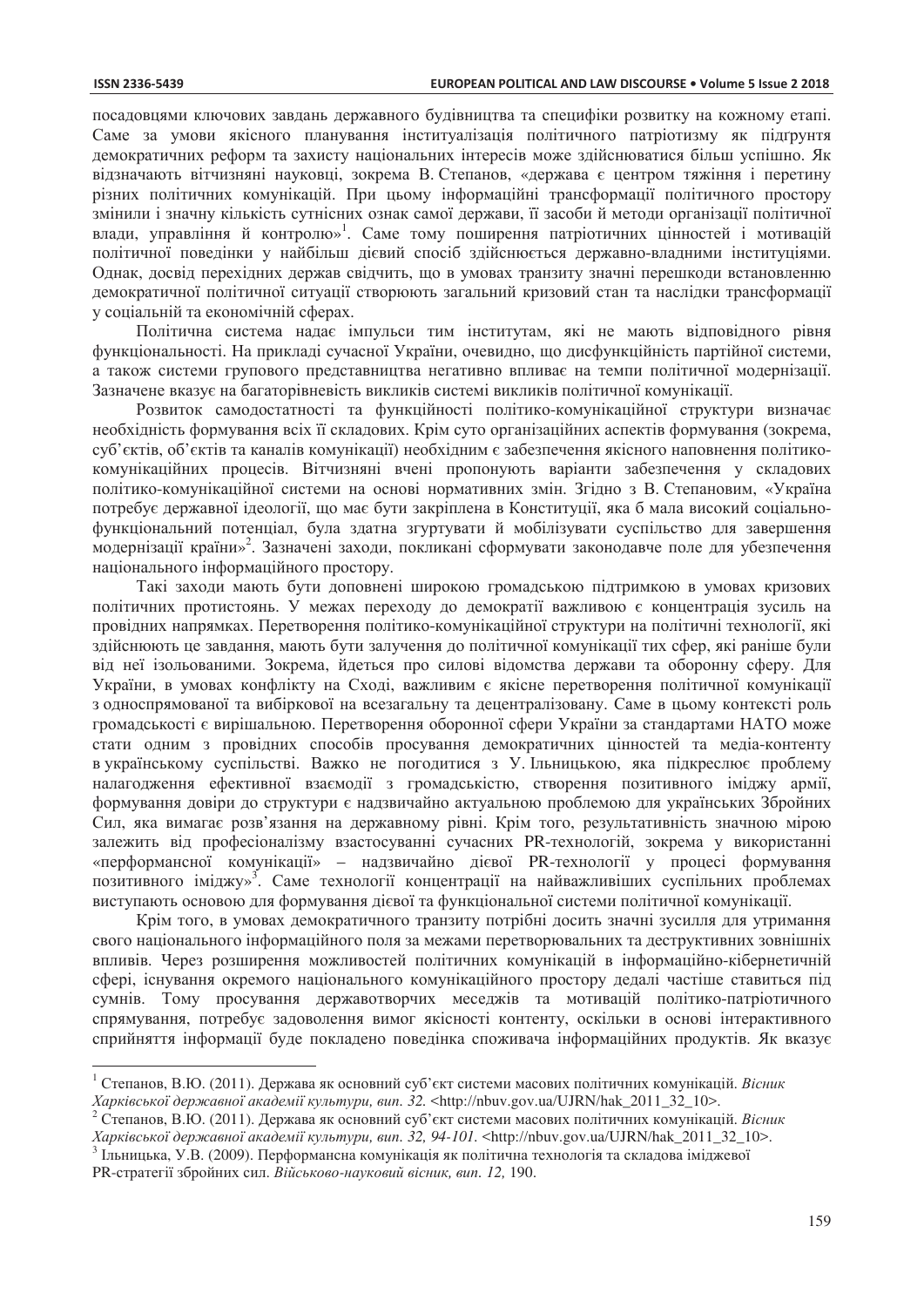О. Радченко, «у сучасному світі відбувається розширення сфери впливу комунікацій, можна говорити про те, що новітній комунікативний простір утворює зразки політичної поведінки та загальноприйняті стереотипи, поле можливих ідентифікацій, змінює наше розуміння політичної, соціальної, економічної реальності»<sup>1</sup>. Отже, патріотичні смисли у межах політичної комунікації мають нести зміст, здатний витримувати конкуренцію у медіа-просторі.

Забезпечення алекватного та прилатного ло сучасних реалій інформаційного контенту, спрямованого на захист національних інтересів і розбудови державності, в умовах політичних трансформацій має здійснюватися на основі діяльності якісних засобів масової інформації, які за своїм потенціалом наближаються до соціальних медіа і соціальних мереж. В усьому світі відбувається комбінація традиційних джерел та інноваційних засобів мовлення й поширення інформації. Це вимагає певних ініціатив з боку держави та громадських організацій щодо створення якісної та модерної медіа-структури, здатної реалізовувати політичні завдання. Зокрема, у формулюванні патріотичного контенту це визначає поведінку і світосприйняття громадян.

Можливості концентрувати увагу аудиторії на важливих питаннях суспільного розвитку змінюють баланс сил та підходи до політичної діяльності загалом. Політичні інтеракції стають медіа-центрованими, політична діяльність поза межами медіа втрачає актуальність. У зв'язку з цим, підвищення рівня патріотичного осмислення політичної дійсності в Україні має набути поширення та постійно перебувати у порядку денного суспільства. Зазначене пов'язане із розумінням технологічної роботи ЗМІ та в цілому природи медійного простору політики. Як стверджує О. Радченко, «…вплив мас-медіа пов'язаний не стільки з їхнім умінням умовляти та переконувати, скільки з їхньою здатністю залучати громадську увагу і формувати критерії, що лежать в основі оцінки та прийняття рішення. Тобто мас-медіа визначають не те, як людина думає, а те, про що вона думає»<sup>2</sup>. Організаційні засоби формування змісту медіа послання дають змогу варіювати зусилля та організовувати кампанії з різними векторами спрямування.

Поряд з цим, схема медіа-висвітлення подій в політиці має включати та враховувати ініціативність громадян та їх інтереси. Якщо інтереси суспільства не є врахованими у медійному порядку денному та в організаційній структурі політичної комунікації, відбуваються зміни політико-культурного підґрунтя інституційних трансформацій політичної системи. Тому політичний патріотизм має посісти належне місце у міжкультурній комунікації суспільства. Як відомо, політико-демографічна структура соціуму визначає диверсифіковане ставлення до певних культурних зразків в умовах демократичного відкритого середовища. Ці розбіжності мають нівелюватися на основі співпраці та консенсусу. Оскільки, як відзначає вітчизняний фахівець Н. Ларіна, «у результаті міжкультурної комунікації виробляється «третя культура» («третій етос»), що стає платформою порозуміння між учасни-ками комунікативного акту. На якісний рівень «третьої культури» («третього етосу») впливає міжкультурна комунікативна компетентність (здатність здійснення ефективної комунікації в міжкультурних контекстах)»<sup>3</sup>. Зазначені аспекти формують фундаментальні засади політичного вибору та поведінки громадян, які не перебувають на безпосередньому порядку денному політичної діяльності.

Рівень міжкультурної комунікації розкриває неформальні політико-комунікаційні зв'язки, які існують поза світом медіа. Надання міжкультурним контактам патріотичного спрямування є одним з найважливших завдань розвитку системи політичної комунікації в Україні. В інституційній площині це завдання має вирішуватися збільшенням активності громадських політикокомунікаційних акторів та посиленням їх координації з метою перетворення позитивного контактного поля між етнічними спільнотами та основними соціальними групами. Як зауважує Н. Ларіна, «міжкультурна комунікація сьогодні акумулювала інформацію про процеси комунікації між різними культурними уявленнями, поглядами, орієнтаціями, логіками, тлумаченнями, розуміннями в цьому соціумі, зокрема в контексті сприймання іншої «чужої» культури, що в цілому зумовлює рівень загальної культури цього суспільства, від якого залежать соціальні зв'язки та

 $\overline{a}$ 

<sup>&</sup>lt;sup>1</sup> Радченко, О.В. (2012). Еволюція комунікативних мереж у процесі розвитку політичної взаємодії.

*Політологічні записки*, 6. <http://nbuv.gov.ua/UJRN/Polzap\_2012\_6\_33>.<br><sup>2</sup> Радченко, О.В. (2012). Еволюція комунікативних мереж у процесі розвитку політичної взаємодії.

*Політологічні записки*, 6. <http://nbuv.gov.ua/UJRN/Polzap\_2012\_6\_33>.<br><sup>3</sup> Ларіна, Н.Б. (2013). Міжкультурна комунікація як феномен впливу на відносини суб'єктів владних повноважень державно-адміністративної та політичної діяльності. Право та державне управління, 2, 93.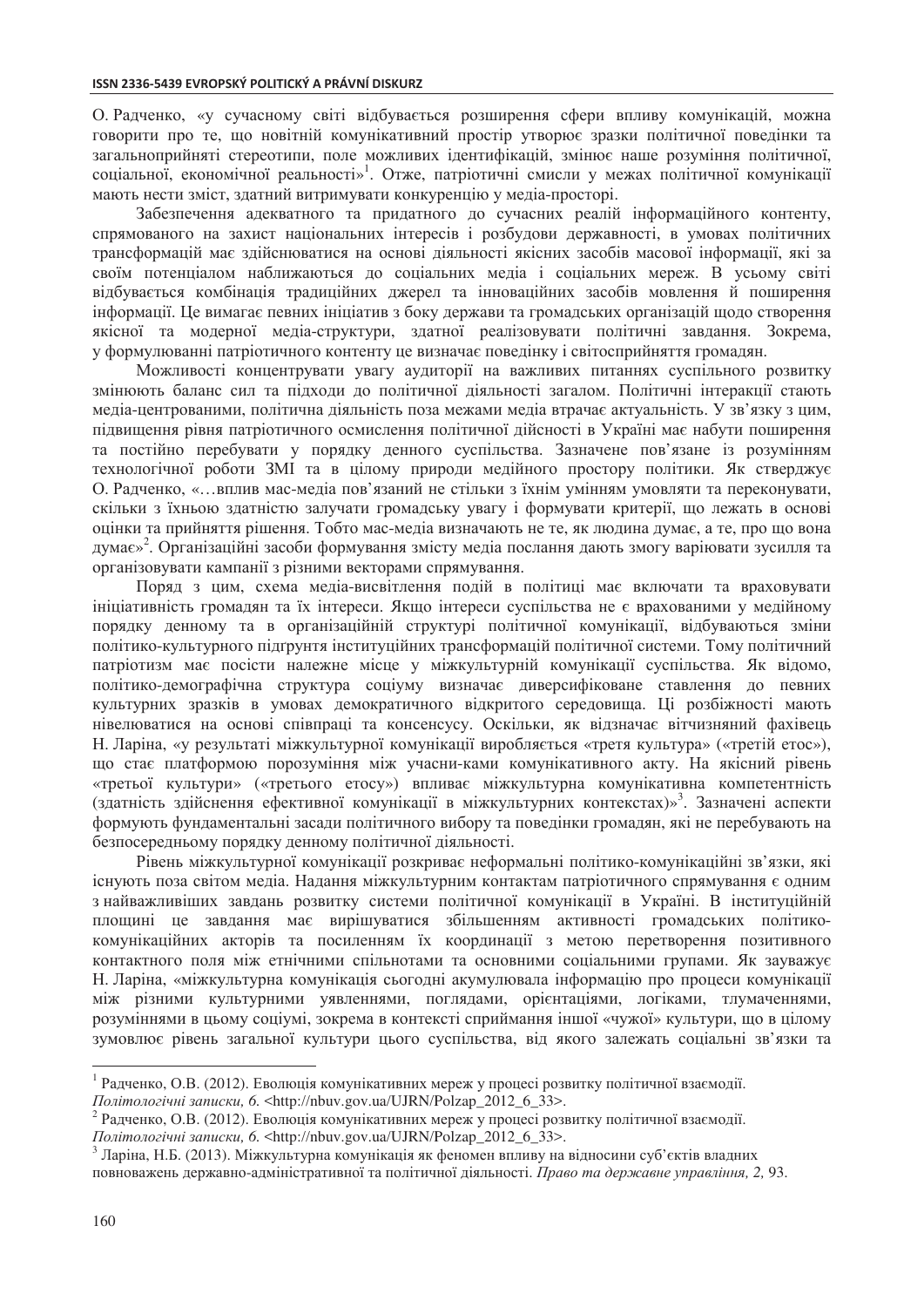відносини різних соціальних суб'єктів(окремих особистостей, малих і великих соціальних груп)»<sup>1</sup>. Таким чином, політико-комунікаційні та політико-технологічні чинники інституалізації патріотизму в суспільстві трансформації формують актуальність цього явища у кожній конкретній країні.

Як вже зазначалося, політичні комунікації в умовах демократичного транзиту мають неусталений характер і неповною мірою відповідають вимогам функціонального призначення і спрямування повіломлень в межах певної аулиторії. Політико-технологічні засали інституалізації політичного патріотизму тісно пов'язані із рівнем апробації тих чи інших технологій управління політико-комунікаційними процесами, а також із загальним станом політичної медіа-сфери. Успішність інституалізації політичного патріотизму залежить від злагодженої співпраці державновладних гравців політико-комунікаційного простору та громадського середовища. При цьому технологічний компонент просування патріотичного контенту має виключати примус та пропагандистське навіювання й обирати новітні креативні форми представлення меседжів.

#### Висновки

Таким чином, процеси політичної комунікації в умовах перехолу ло лемократії вілзначаються зміною практик формування політичних повідомлень, зміною каналів та змісту політичних повідомлень і самих результатів комунікаційних інтеракцій. На відміну від тоталітарних і авторитарних суспільств, змінюється кількість суб'єктів політичного інформування. Сама логіка політичної комунікації переходить від монологічної до діалогічної та навіть поліфонічної. Як свідчить досвід сучасної України, просування патріотичної політичної позиції в засобах масової інформації та у неформальних практиках політичної комунікації ускладнювалося особливостями соціальної структури перехідного суспільства. Консолідація патріотичних політичних сил відбувалася переважно у період гострих політичних криз, зокрема у період проголошення Незалежності, Помаранчевої Революції та Євромайдану. У цих умовах основним політикокомунікаційним процесом була заявка на реформи і трансляція програмних вимог для всього суспільства. Однак, подальша підтримка реформ та здійснення глибинних змін у суспільстві не здійснювалися. У зв'язку з цим, інституалізація політичного патріотизму в Україні потребує диверсифікації джерел політичної інформації, розвитку каналів просування патріотичного світогляду через соціальні мережі та соціальні медіа на основі самоорганізації та ініціативи громадян. Політико-технологічними підходами до розбудови інститутів політичного патріотизму мають стати реалізація нестандартних сценаріїв політичної комунікації на основі нових, раніше не задіяних, комунікаційних каналів, формування нових інтернет- та медіа-платформ як дискусійних майданчиків. Через них має просуватися до медійного й комунікаційного порядку денного патріотичні цінності та зразки конструктивної патріотичної поведінки громадян. Комунікаційна інституалізація політичного патріотизму в Україні має носити неформальний характер та спиратися на широку мережу громадських активістів. Останні мають будуть діяти узгоджено та постійно наповнювати інформаційний простір повідомленнями, спрямованими на захист національних інтересів, демократичні реформи та захист національної державності. Перспективами подальшої розробки теми, порушеної в даній статті є вивчення динаміки еволюції інституційних форм політичного патріотизму в сучасній Україні.

#### **References:**

 $\overline{a}$ 

- 1. Bebyk, V., Silenko, A., Lola, V. (2007). Mediamarketynh-2007: politychni komunikatsiyi ta reklama [Media Marketing 2007: Political Communications and Advertising]. *Aktualni pytannya masovoyi komunikatsiyi* [Actual issues of mass communication], *vol. 8,* 71-75.
- 2. Hranchak, T. (2011). Vzayemodiya bibliotek iz vladnymy strukturamy u sferi politychnoyi komunikatsiyi [Interaction of libraries with power structures in the field of political communication]. *Naukovi pratsi Natsional'noyi biblioteky Ukrayiny im. V. I. Vernads'koho* [Scientific works of the National Library of Ukraine named after. V.I. Vernadsky], 32, 36-55. <http://nbuv.gov.ua/UJRN/npnbuimviv\_2011\_32>.
- 3. Hranchak T., (2010) Mistse i rol' informatsiyno-analitychnykh struktur u systemi politychnoyi komunikatsiyi [The place and role of information and analytical structures in the system of political communication]. *Naukovi pratsi Natsional'noyi biblioteky Ukrayiny im. V. I. Vernads'koho* [Scientific works of the National Library of Ukraine named after. V.I. Vernadsky], 26, 29-44, <http://nbuv.gov.ua/UJRN/npnbuimviv\_2010\_26\_4>.

<sup>&</sup>lt;sup>1</sup> Ларіна, Н.Б. (2013). Міжкультурна комунікація як феномен впливу на відносини суб'єктів владних повноважень державно-адміністративної та політичної діяльності. Право та державне управління, 2, 93.